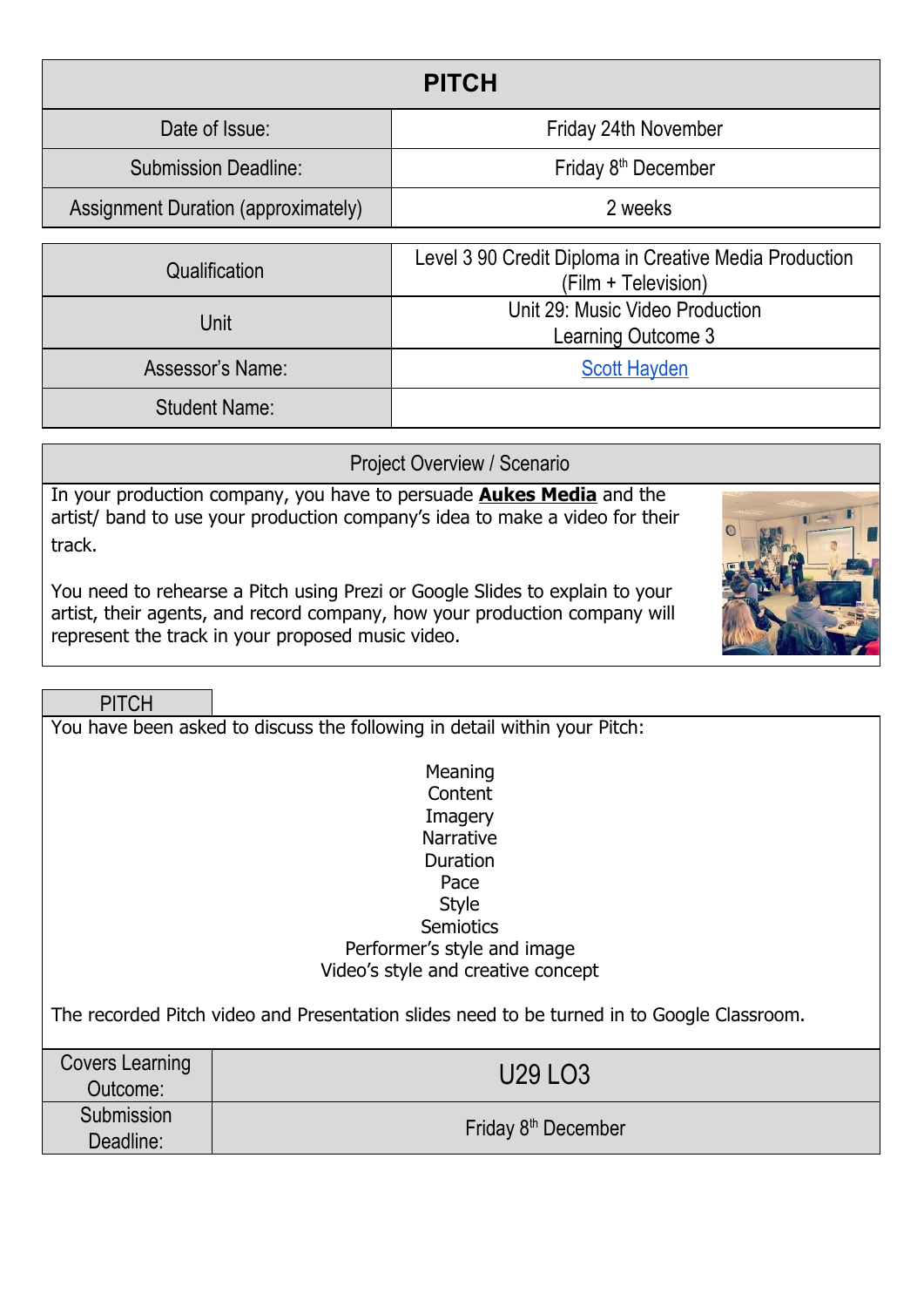### Evidence to be submitted:

#### The video of your Pitch and your Presentation Slides **needs to be submitted to your Google Classroom**.



Please ensure the work is in a Digital Format eg the actual Document or Video file that you provide here

#### Sources of Information

### Social Media

- Twitter <https://twitter.com/bcotmedia>
- Facebook Group <https://www.facebook.com/groups/854368387980359/>

### **Blogs**

Pre-production blogs for Music Video Production to serve as exemplars:

- Nic Dawson Kelly 'Old Valentine' <http://ndkmusicvideo.tumblr.com/>
- RedTails 'Brighter Place' <http://scottdhayden.wordpress.com/>
- RedTails 'Setting Sun' <http://redtailsbanduk.tumblr.com/>
- KLOQ 'Behind the Screams' <http://scottdhaydenproject.tumblr.com/>
- BLOOM 'Brothers' <http://untitledmusicvideoproject.wordpress.com/>

## **Textbooks**

- *●* Baylis P, Freedman A, Procter N et al *BTEC Level 3 National Creative Media Production, Student Book* (Pearson, 2010) ISBN 978-1846906725
- *●* Baylis P, Freedman A, Procter N et al *BTEC Level 3 National Creative Media Production, Teaching Resource Pack* (Pearson, 2010) ISBN 978-1846907371

# Local Employers

● Aukes Media are coming in to give a guest lecture and will be available online to learners for help <https://www.facebook.com/AukesMedia?fref=ts>

# To successfully achieve the project you must:

The assignment must be submitted by 16.59 on the date specified or on the agreed upon extension deadline. Extensions will only be permitted if you have a legitimate reason and have spoken to both your tutor and the Lead Internal Verifier who have both agreed to the extension.

Being ill will not be considered a legitimate excuse for not submitting the work on the due date, unless previously discussed with the unit lecturer and/or your tutor well before the due date.

Work presented in an assessment must be the student's own. Plagiarism is where a student copies work from another source, published or unpublished (including the work of a fellow student or of a tutor) and fails to acknowledge the influence of another's work or to attribute quotes to the author. Plagiarism is an academic offence.

Complete and sign the declaration form at the back of this assignment brief – your work will not be marked if you do not do this. The signature can be done digitally; this will be taken as you officially signing the declarations. Although we will need your handwritten signature if your work is Internally Verified or Externally Verified.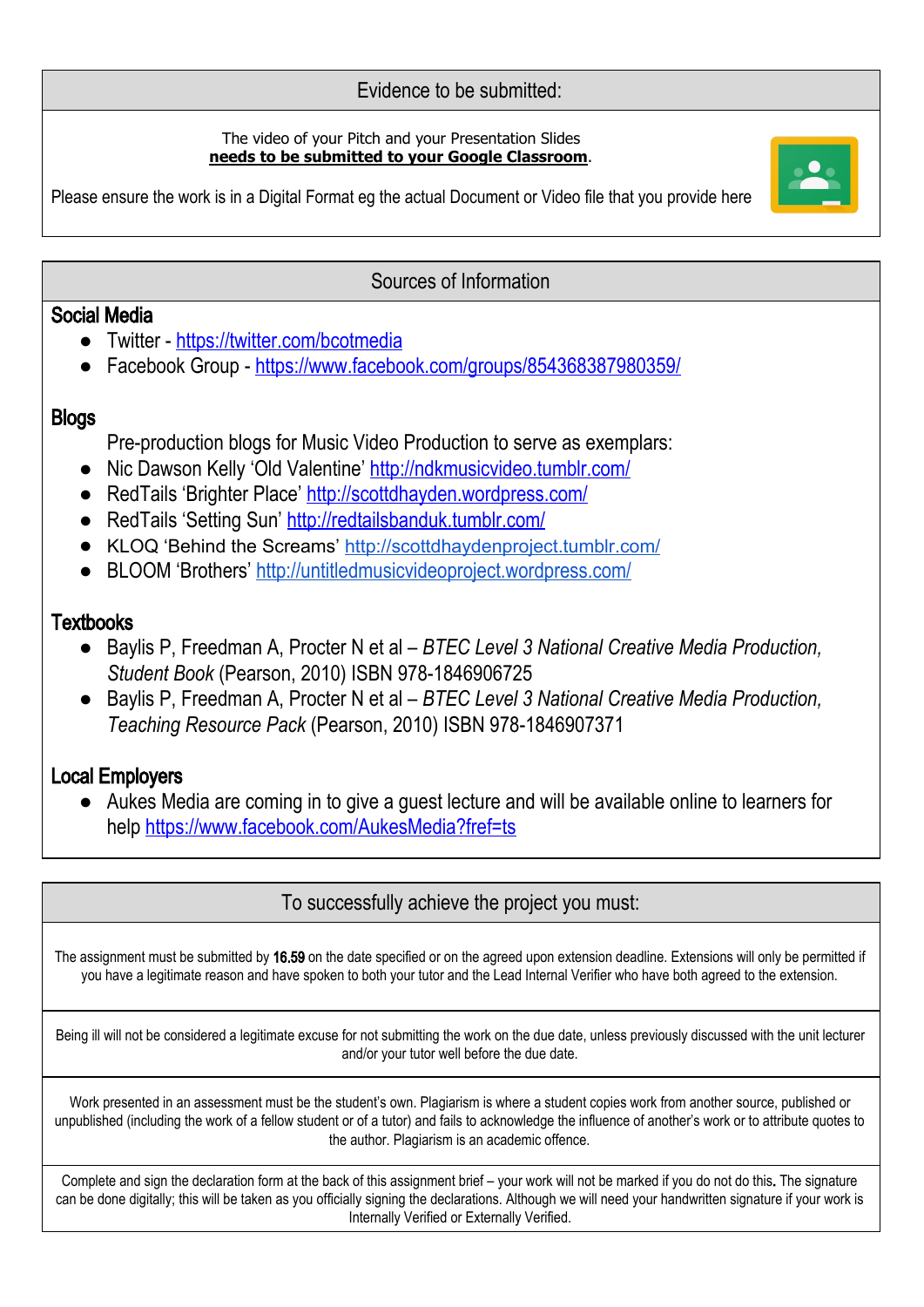| Date of Submission:                                          | Friday 8 <sup>th</sup> December |
|--------------------------------------------------------------|---------------------------------|
| Extension submission date:                                   |                                 |
| Reason for extension:                                        |                                 |
| <b>Lead Internal Verifier</b><br>Resubmission authorisation: |                                 |
| <b>Resubmission date:</b>                                    |                                 |

| If you have any questions in regard to the feedback/grade provided here see me or email me and I will clarify any issues. |  |  |  |  |
|---------------------------------------------------------------------------------------------------------------------------|--|--|--|--|
| <b>Grade Achieved:</b>                                                                                                    |  |  |  |  |
| <b>Resubmission Grade Achieved:</b>                                                                                       |  |  |  |  |

| Criteria<br>Criteria Feedback |                                                                                                                        |  |  |  |  |
|-------------------------------|------------------------------------------------------------------------------------------------------------------------|--|--|--|--|
|                               | Unit 29. Learning Outcome No. 3 -                                                                                      |  |  |  |  |
|                               | Be able to originate and plan a music video production for a specific music track                                      |  |  |  |  |
|                               | Originate and plan a music video                                                                                       |  |  |  |  |
| P <sub>3</sub>                | production for a specific music track<br>working within appropriate conventions<br>with some assistance [CT]           |  |  |  |  |
| M                             | Originate and plan a music video<br>production for a specific music track                                              |  |  |  |  |
| 3                             | effectively showing some imagination and<br>with only occasional assistance                                            |  |  |  |  |
|                               | Originate and plan a music video<br>production for a specific music track to a<br>technical quality that reflects      |  |  |  |  |
| D <sub>3</sub>                | near-professional standards, showing<br>creativity and flair and working<br>independently to professional expectations |  |  |  |  |

| <b>Assessor Signature:</b> | Date: |  |
|----------------------------|-------|--|
| Learner signature:         | Date: |  |